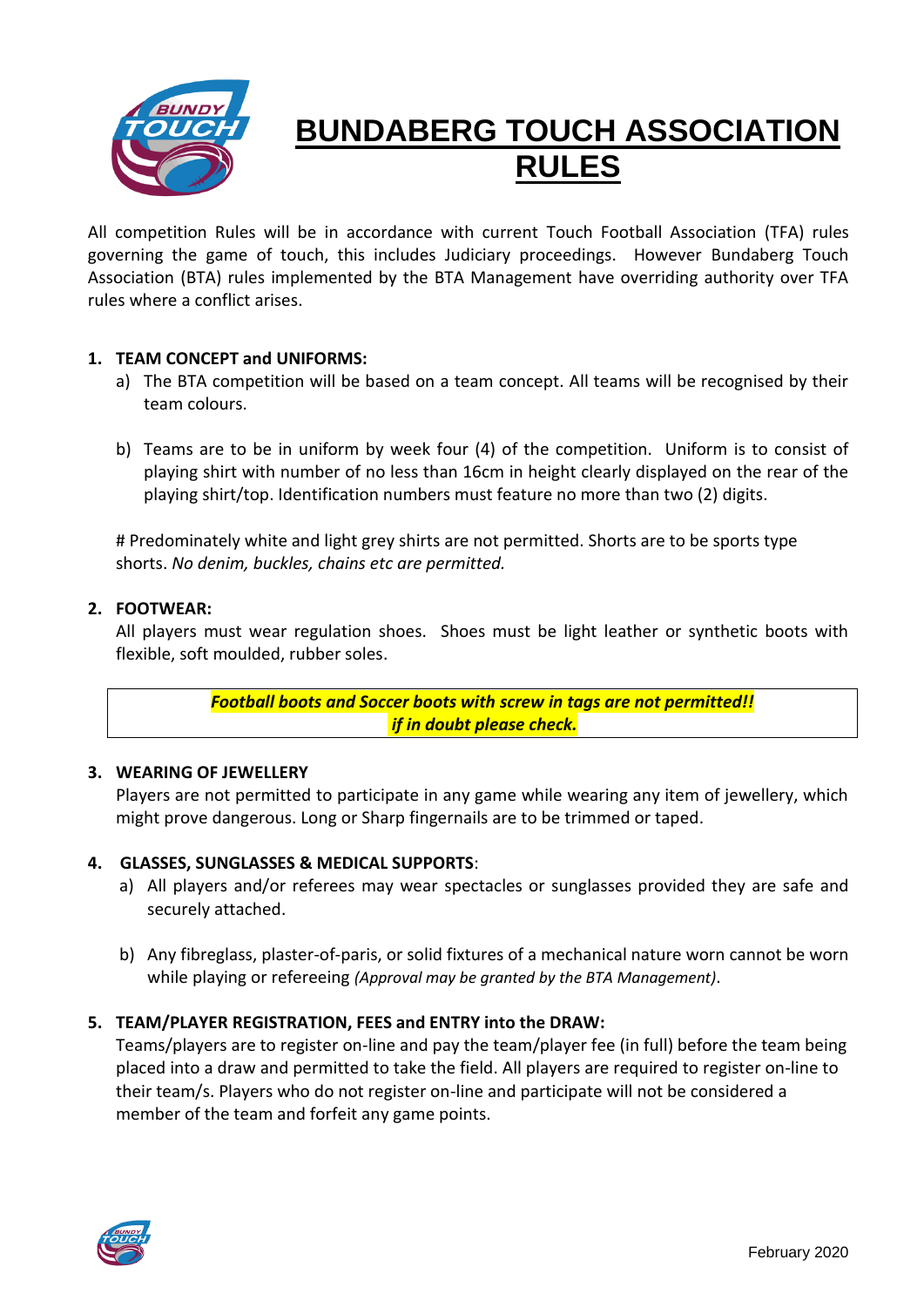#### **6. TEAM NOMINATIONS/TIMINGS:**

Teams may nominate for a preferred division with the final divisions/pools being decided by the Bundaberg Touch Management. Timings for Divisions will also be determined by the Bundaberg Touch Management.

## **7. COMPETITION ROUNDS:**

The number of competition rounds shall be determined by the number of weeks of the competition. Catch-up games may be considered by the Bundaberg Touch Management.

#### **8. MAXIMUM and MINIMUM NUMBER OF PLAYERS:**

- a) A team consists of a maximum of 14 players, no more than six (6) of whom are allowed on the field at any time.
- b) The minimum number of players required by a team to start a game is four (4), and in the case of mixed gender competitions, the maximum number of males is three (3), the minimum male requirement is one (1) and the minimum female requirement is one (1).

#### **9. SCORING and POINTS:**

- a) Each touchdown scored shall be deemed to be worth one (1) point.
- b) Points for all divisions will be as follows:

| Win/Bye                   | 3 points  |
|---------------------------|-----------|
| Draw                      | 2 points  |
| Loss                      | 1 point   |
| Forfeit (Notified)        | 0 points  |
| Forfeit (no notification) | -3 points |

#### **10. MINIMUM AGE REQUIREMENT:**

#### **SENIOR DIVISIONS** *(Maximum of 14 players)*

- a) **Premier** All players must attain the age of 12 years or over by the 31<sup>st</sup> December.
- b) **Masters**
	- I. **Division 1** Players must attain the age of 30 years or over by the  $31<sup>st</sup>$  December in the year of competition.
	- II. **Division 2–** Players must attain the age of 40 years or over by the  $31<sup>st</sup>$  December in the year of competition
- c) **Women** All players must attain the age of 12 years or over by the 31st December.
- d) **Mixed**  All players must attain the age of 12 years or over by the 31st December.

**JUNIOR DIVISIONS** - Junior players are nominated based on the year born for the respective division *e.g U12 - Born in 2008-2009, Ages 10/11.*

#### **11. FIXTURE GAMES PLAYER ABLE TO PLAY:**

- *Open Representative players (CQ and above) must play in the highest division available and are not permitted to play down.*
- Players are only permitted to fill in for one team per division.
- Players are not permitted to fill in for teams in the same division that they are registered in.
- Fill in players from other divisions or other competitions can only fill in for a maximum of two (2) games.

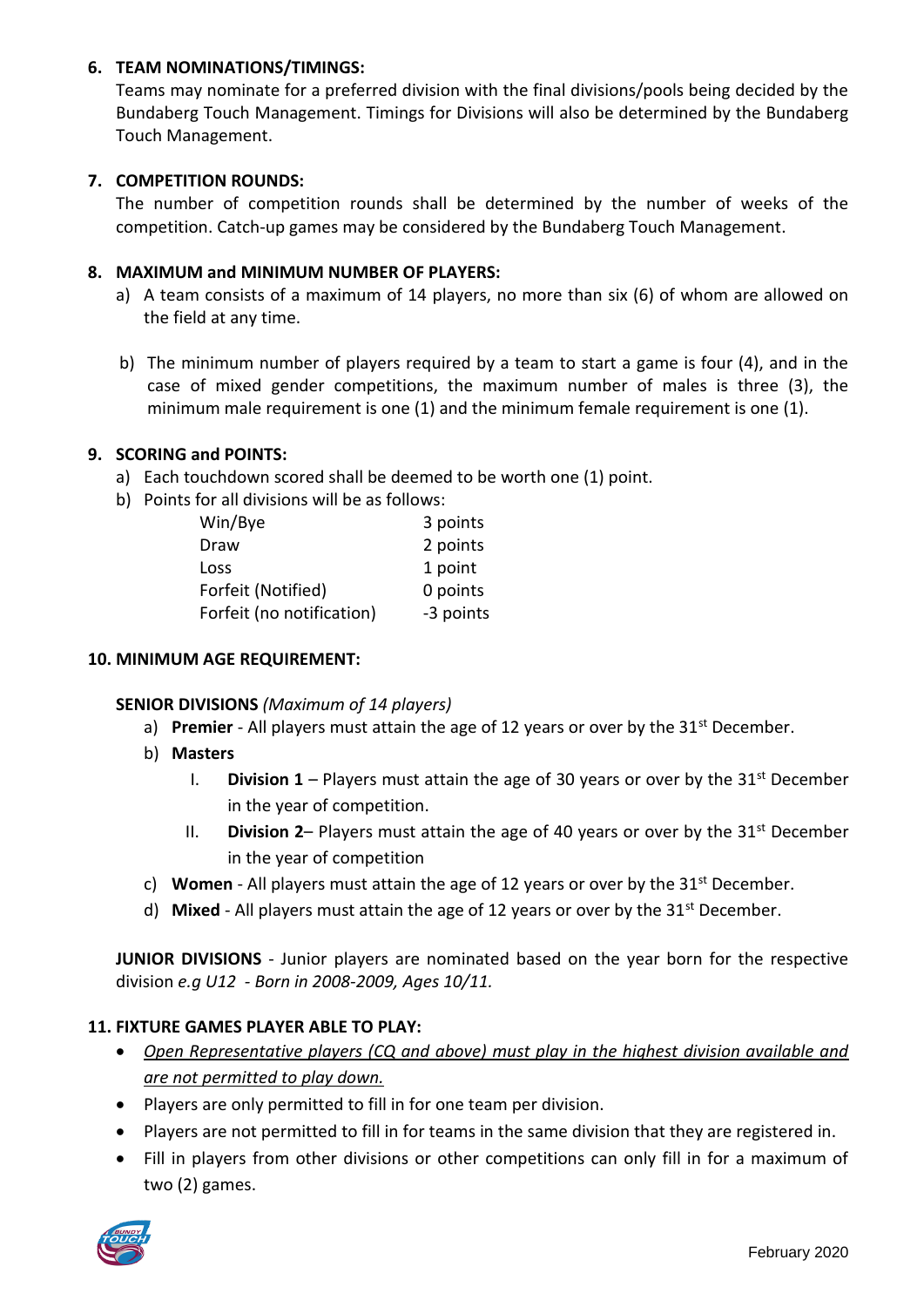#### **12. COMPLETION OF SCORE CARDS:**

- a) All players who play are required to sign against their name on the Score Card. Players who fail to sign the scorecard are not eligible to be awarded touchdown and will not be supported by the BTA Committee for an insurance claim.
- b) Failure to comply with this may leave the team ineligible to take the field or possibly result in an Insurance Claim being denied in the event of injury.

## **13. REFEREES:**

The Bundaberg Touch Association where possible will provide accredited Referees to officiate games.

# *Where there are insufficient referees or the appointed referee is unavailable, then each team will be required to supply one of their numbers to referee their game.*

#### **14. QUALIFYING FOR FINALS:**

For a player to qualify for a semi or a final for a given team, that player must have played at least *five (5)* round games for that given team and be financial. Where there are divisions with byes, a player must have played at least *four (4)* round games for that given team. For the purpose of this rule byes do not count.

#### *Note: Teams that forfeit in the Finals Series will be eliminated from the Finals Series.*

#### **15. QUALIFYING CONCESSION:**

- a) If a player who is properly registered with a team should become sick, injured, pregnant or for any other reason is unable to play sufficient games with their team to qualify for the final series then that player should attend their game and have signed the score card and *verified by the BTA Management*. Where this is done it will be taken as a player's honest intention to qualify for the final series. Proof of inability to play will need to be submitted to the BTA Management.
- b) Out-of-Bundaberg Touch/Region players will not be eligible for this concession.

#### **16. INTERRUPTED & CANCELLED GAMES**:

Should a game be interrupted due to injury or any other extenuating circumstances, the following is to be the policy:

- \* Prior to half-time BTA Management will determine the result of the match.
- \* After half-time Game to stand as it was when play stopped.

In the case of **Cancelled games** the replaying of the game shall be at the discretion of the BTA Management.

#### **17. PLAYER TRANSFER/CLEARANCE:**

Players wishing to transfer from one team to another within the same division must apply in writing to the BTA Management. This request must also include a clearance from the previous team.